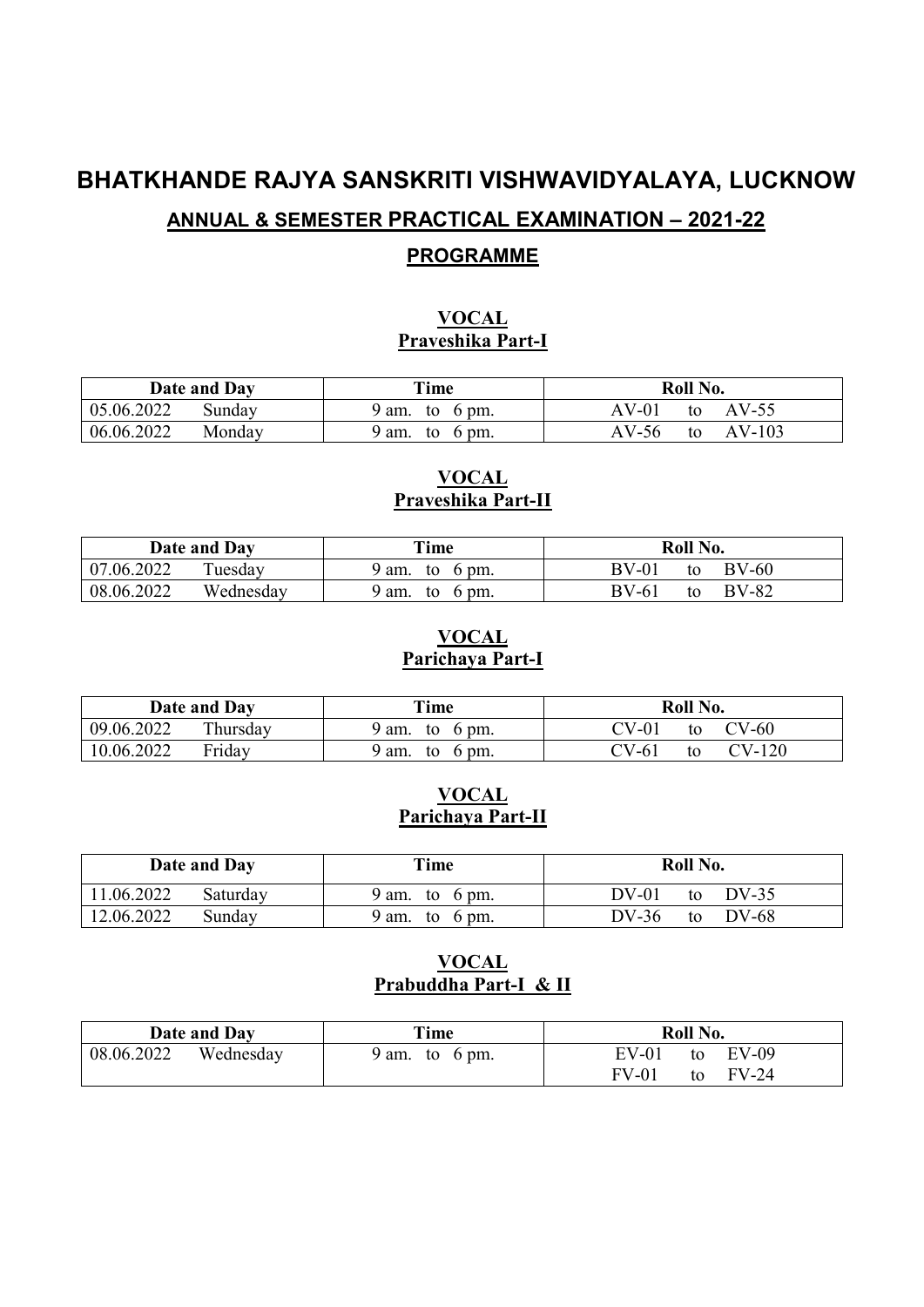# **VOCAL Parangat Part-I, II Stage Performance**

|            | Date and Day | Time                      | Roll No.                 |
|------------|--------------|---------------------------|--------------------------|
| 14.06.2022 | Tuesday      | 9 am. to $6 \text{ pm}$ . | $GV-01$<br>$GV-08$<br>to |
|            |              |                           | $HV-01$<br>$HV-02$<br>to |

# **VOCAL Parangat Part-I, II Viva-Voce**

|            | Date and Day | Time           | Roll No.                 |
|------------|--------------|----------------|--------------------------|
| 07.06.2022 | Tuesday      | 9 am. to 6 pm. | to GV-08<br>GV-01        |
|            |              |                | $HV-01$<br>$HV-02$<br>to |

# **VOCAL B.P.A. Part-I, II & III Stage Performance**

|            | Date and Day | Time                         | Roll No.                             |
|------------|--------------|------------------------------|--------------------------------------|
| 05.06.2022 | Sunday       | 9 am. to $6 \text{ pm}$ .    | $ABV-48$<br>$ABV-01$<br>to           |
| 06.06.2022 | Monday       | 9 am. to $6 \text{ pm}$ .    | $ABV-92$<br>$ABV-49$<br>to           |
| 07.06.2022 | Tuesday      | 9 am. to $6 \text{ pm}$ .    | $BBV-01$<br><b>BBV-40</b><br>to      |
| 08.06.2022 | Wednesday    | 9 am. to $6 \text{ pm}$ .    | <b>BBV-41</b><br><b>BBV-52</b><br>to |
|            |              |                              | $CBV-28$<br>$CBV-01$<br>to           |
| 09.06.2022 | Thursday     | 9 am.<br>to $6 \text{ pm}$ . | $CBV-29$<br>$CBV-61$<br>to           |

# **VOCAL B.P.A. Part-I, II & III Viva-Voce**

|            | Date and Day | Time                         | Roll No.                             |
|------------|--------------|------------------------------|--------------------------------------|
| 10.06.2022 | Friday       | 9 am. to $6 \text{ pm}$ .    | $ABV-48$<br>$ABV-01$<br>to           |
| 11.06.2022 | Saturday     | 9 am. to $6 \text{ pm}$ .    | $ABV-92$<br>$ABV-49$<br>to           |
| 12.06.2022 | Sunday       | 9 am. to $6 \text{ pm}$ .    | <b>BBV-40</b><br>$BBV-01$<br>to      |
| 13.06.2022 | Monday       | 9 am. to $6 \text{ pm}$ .    | <b>BBV-52</b><br><b>BBV-41</b><br>to |
|            |              |                              | $CBV-28$<br>$CBV-01$<br>to           |
| 14.06.2022 | Tuesday      | 9 am.<br>to $6 \text{ pm}$ . | $CBV-29$<br>$CBV-61$<br>to           |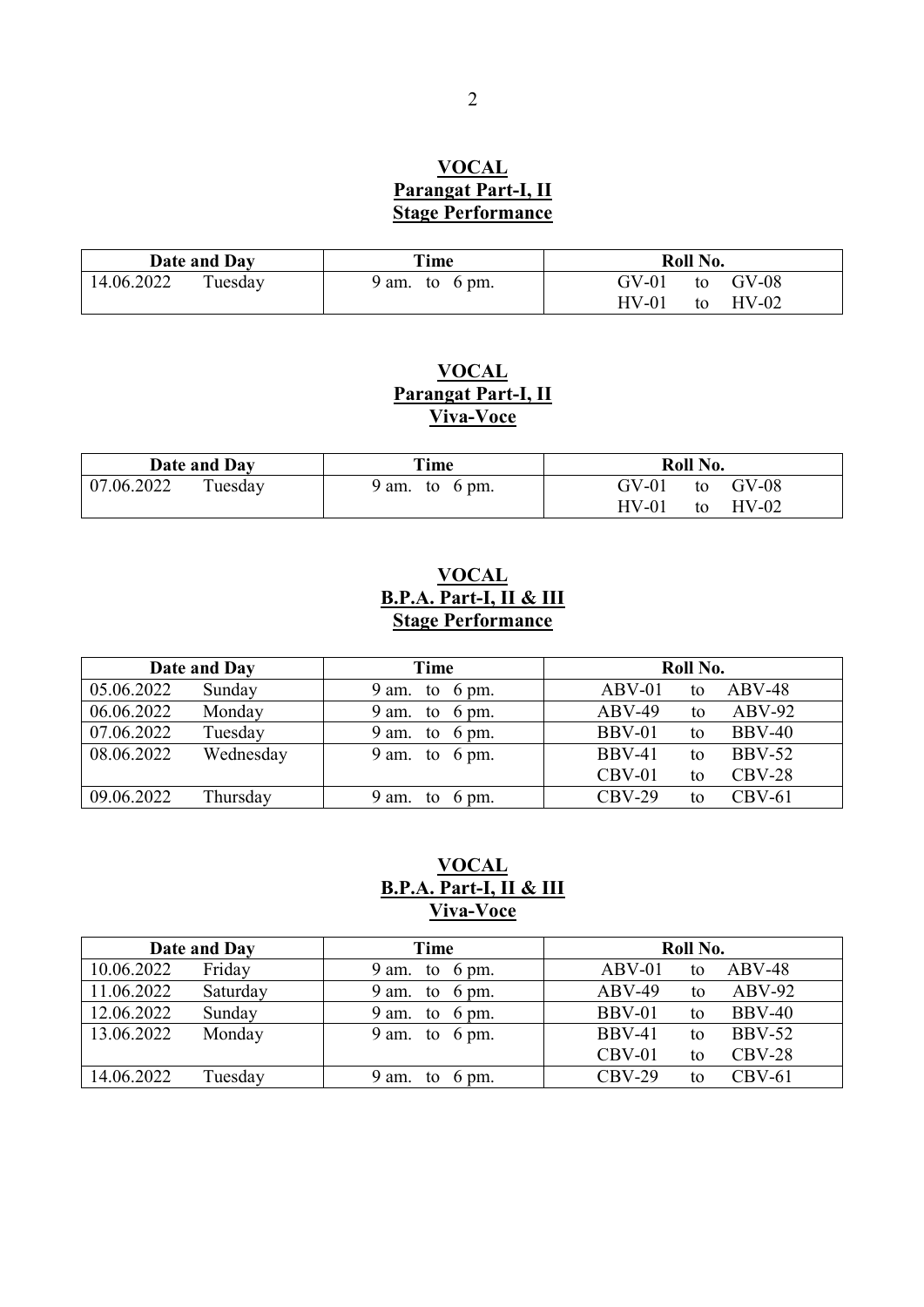#### **VOCAL M.P.A. Semester II Stage Performance**

|            | Date and Day | Time                      | Roll No.                                  |
|------------|--------------|---------------------------|-------------------------------------------|
| 10.06.2022 | Friday       | 9 am. to 6 pm.            | $MV-32-21$<br>$MV-01-21$<br>to            |
| 11.06.2022 | Saturday     | 9 am. to $6 \text{ pm}$ . | $MV-33-21$<br>to $MV-51-21$<br>$MV-58-20$ |

#### **VOCAL M.P.A. Semester II Viva-Voce**

|            | Date and Day | Time           | Roll No.                       |            |
|------------|--------------|----------------|--------------------------------|------------|
| 12.06.2022 | Sunday       | 9 am. to 6 pm. | $MV-01-21$<br>to               | $MV-32-21$ |
| 13.06.2022 | Monday       | 9 am. to 6 pm. | $MV-33-21$<br>to<br>$MV-58-20$ | MV-51-21   |

# **VOCAL M.P.A. Semester IV Stage Performance**

|            | Date and Day | Time           | Roll No.                       |
|------------|--------------|----------------|--------------------------------|
| 09.06.2022 | Thursday     | 9 am. to 6 pm. | $MV-30-20$<br>$MV-01-20$<br>to |
| 10.06.2022 | Friday       | 9 am. to 6 pm. | $MV-31-20$<br>$MV-64-20$<br>to |

# **VOCAL M.P.A. Semester IV Viva-Voce**

|            | Date and Day | Time           | Roll No.                       |
|------------|--------------|----------------|--------------------------------|
| 06.06.2022 | Monday       | 9 am. to 6 pm. | $MV-30-20$<br>$MV-01-20$<br>to |
| 07.06.2022 | Tuesday      | 9 am. to 6 pm. | $MV-64-20$<br>$MV-31-20$<br>to |

# **Thumari, Sugam Sangeet Part-I & II Lok Sangeet 1Year**

|            | Date and Day | Time                         | Roll No.      |    |               |
|------------|--------------|------------------------------|---------------|----|---------------|
| 14.06.2022 | Tuesday      | to $6 \text{ pm}$ .<br>9 am. | $ATH-01$      | to | $ATH-02$      |
|            |              |                              | <b>BTH-01</b> | to | <b>BTH-02</b> |
|            |              |                              | $AS-01$       | to | $AS-05$       |
|            |              |                              | <b>BS-01</b>  | to | <b>BS-06</b>  |
|            |              |                              | $LS-01$       |    |               |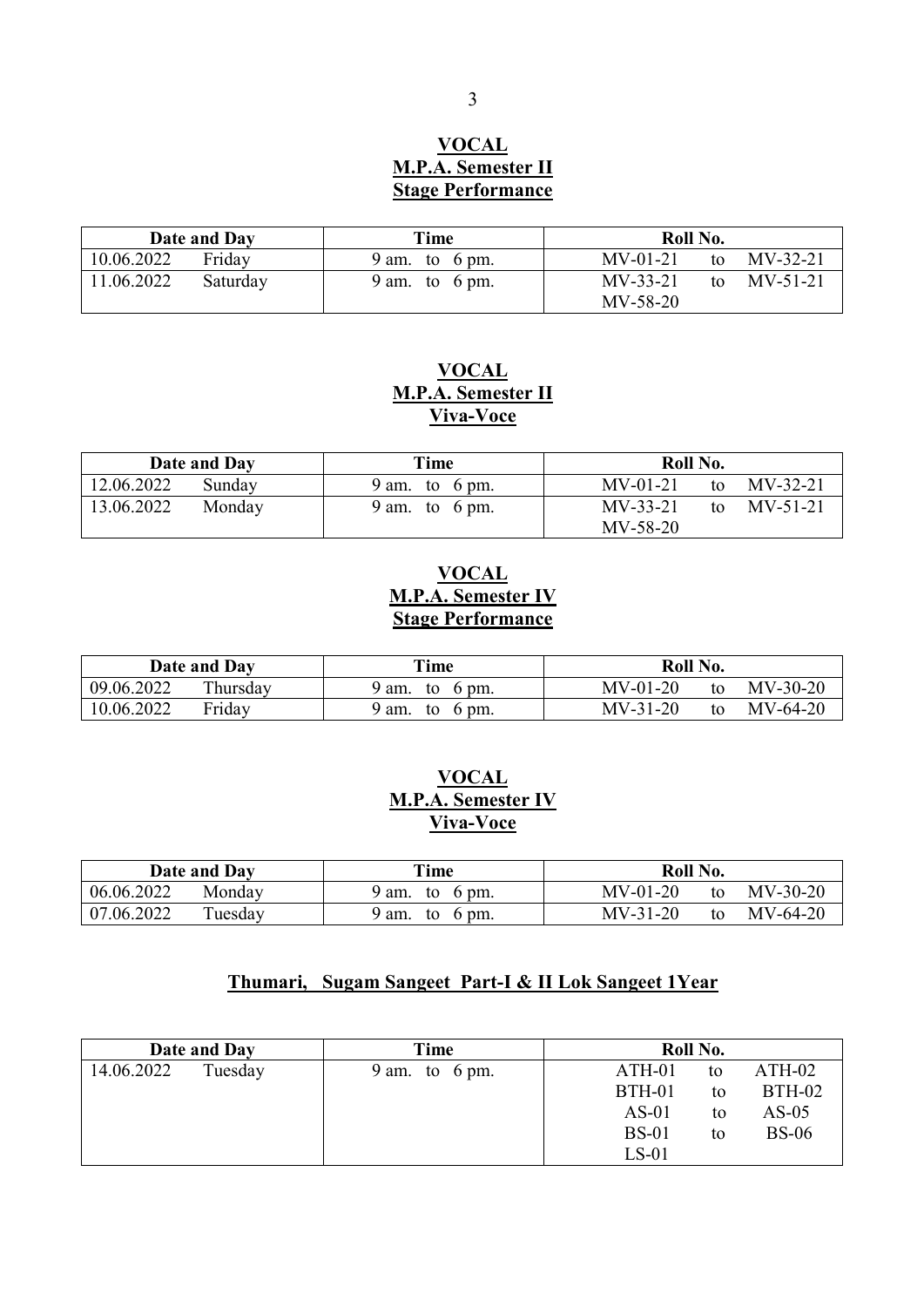## **SWAR VADYA Sitar/Guitar/Violin/Flute/Sarangi/ (S.C.) Harmonium Part-I, II Parveshika Part-I, II, Parichaya Part-I, II**

|            | Date and Day | Time                         | Roll No.                           |
|------------|--------------|------------------------------|------------------------------------|
| 05.06.2022 | Sunday       | to $6 \text{ pm}$ .<br>9 am. | $AH-03$<br>$AH-01$<br>to           |
|            |              |                              | <b>BH-01</b><br><b>BH-03</b><br>to |
|            |              |                              | $AI-01$<br>$AI-03$<br>to           |
|            |              |                              | $BI-01, 02$                        |
|            |              |                              | $CI-01$<br>$CI-03$<br>to           |
|            |              |                              | $DI-09$<br>$DI-01$<br>to           |

#### **SWAR VADYA Sitar/Guitar/Violin/Flute/Sarangi Parnagat Part-I, II B.P.A. Part-I, II,III M.P.A. Semester- II & IV (Stage Performance)**

|            | Date and Day | Time                      | Roll No.                                                                                                                               |
|------------|--------------|---------------------------|----------------------------------------------------------------------------------------------------------------------------------------|
| 06.06.2022 | Monday       | 9 am. to $6 \text{ pm}$ . | $GI-01, 02$<br>$HI-01, 02, 03, 04$<br>ABI-01, 02<br><b>BBI-01</b><br>$CBI-01$<br>$MI-01-21, 03, -21$<br>$MI-05-20$<br>$MI-01-20$<br>to |

#### **SWAR VADYA Sitar/Guitar/Violin/Flute/Sarangi Prabuddha Part-II, Parnagat Part-I, II B.P.A. Part-I, II, III M.P.A. Semester- II & IV Viva-Voce**

|            | Date and Day | Time                      | Roll No.                       |
|------------|--------------|---------------------------|--------------------------------|
| 07.06.2022 | Tuesday      | 9 am. to $6 \text{ pm}$ . | $FI-01$                        |
|            |              |                           | $GI-01, 02$                    |
|            |              |                           | HI-01, 02, 03, 04              |
|            |              |                           | ABI-01, 02                     |
|            |              |                           | <b>BBI-01</b>                  |
|            |              |                           | $CBI-01$                       |
|            |              |                           | $MI-01-21, 03, -21$            |
|            |              |                           | $MI-01-20$<br>$MI-05-20$<br>to |
|            |              |                           |                                |
|            |              |                           |                                |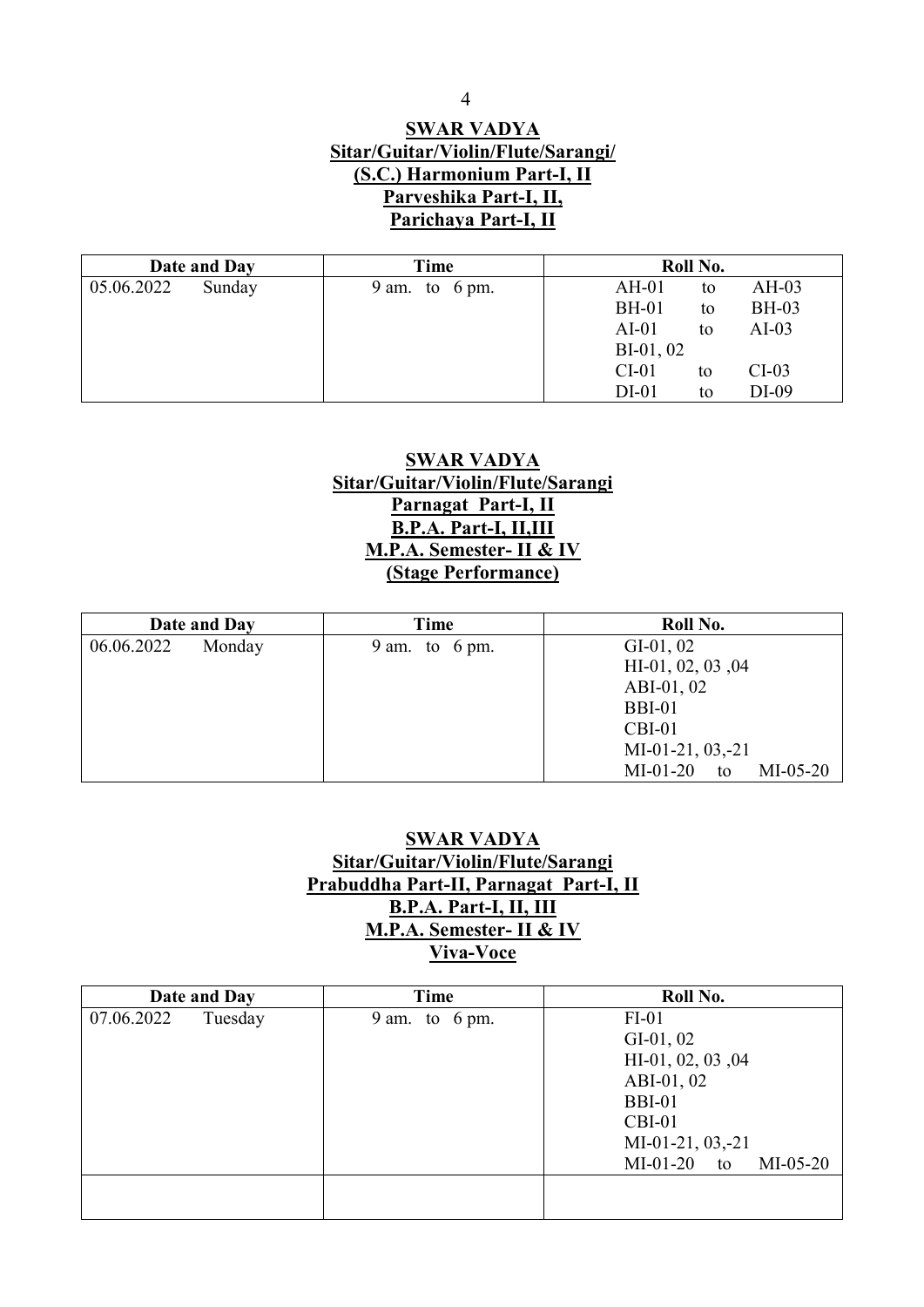# **Tabla Praveshika Part-I, II & Parichaya Part-I, II Dholak 1Year**

|            | Date and Day | Time                      | Roll No.                      |
|------------|--------------|---------------------------|-------------------------------|
| 05.06.2022 | Sunday       | 9 am. to $6 \text{ pm}$ . | $AT-01$<br>$AT-11$<br>to      |
|            |              |                           | $BT-01$<br><b>BT-08</b><br>to |
|            |              |                           | CT-09<br>$CT-01$<br>to        |
|            |              |                           | $DT-01$<br>$DT-11$<br>to      |
|            |              |                           | 02,<br>$D-01$ ,<br>- 03       |

#### **Tabla B.P.A. Part-I, II, III (Stage Performance)**

|            | Date and Day | Time                      | Roll No.                   |
|------------|--------------|---------------------------|----------------------------|
| 07.06.2022 | Tuesday      | 9 am. to $6 \text{ pm}$ . | to ABT-06<br>$ABT-01$      |
|            |              |                           | BBT-01<br>BBT-04<br>to     |
|            |              |                           | $CBT-01$<br>$CBT-02$<br>to |

#### **Tabla Prabudha Part-I, II B.P.A. Part-I, II, III (Viva Voce)**

|            | Date and Day | Time                         | Roll No.                      |
|------------|--------------|------------------------------|-------------------------------|
| 10.06.2022 | Friday       | to $6 \text{ pm}$ .<br>9 am. | $ET-06$<br>$ET-01$<br>to      |
|            |              |                              | $FT-06$<br>$FT-01$<br>to      |
|            |              |                              | $ABT-01$<br>$ABT-06$<br>to    |
|            |              |                              | <b>BBT-04</b><br>BBT-01<br>to |
|            |              |                              | CBT-02<br>$CBT-01$<br>to      |

# **Tabla M.P.A. Semester-II & IV (Viva-Voce)**

|            | Date and Day | Time           | Roll No.                  |
|------------|--------------|----------------|---------------------------|
| 08.06.2022 | Wednesday    | 9 am. to 6 pm. | MT-02-21 to MT-06-21      |
|            |              |                | $MT-01-20$<br>to MT-10-20 |

#### **Tabla M.P.A. Semester-II & IV (Stage- Performance)**

|            | Date and Day | Time           | Roll No.                  |
|------------|--------------|----------------|---------------------------|
| 09.06.2022 | Thursday     | 9 am. to 6 pm. | MT-02-21 to MT-06-21      |
|            |              |                | $MT-01-20$<br>to MT-10-20 |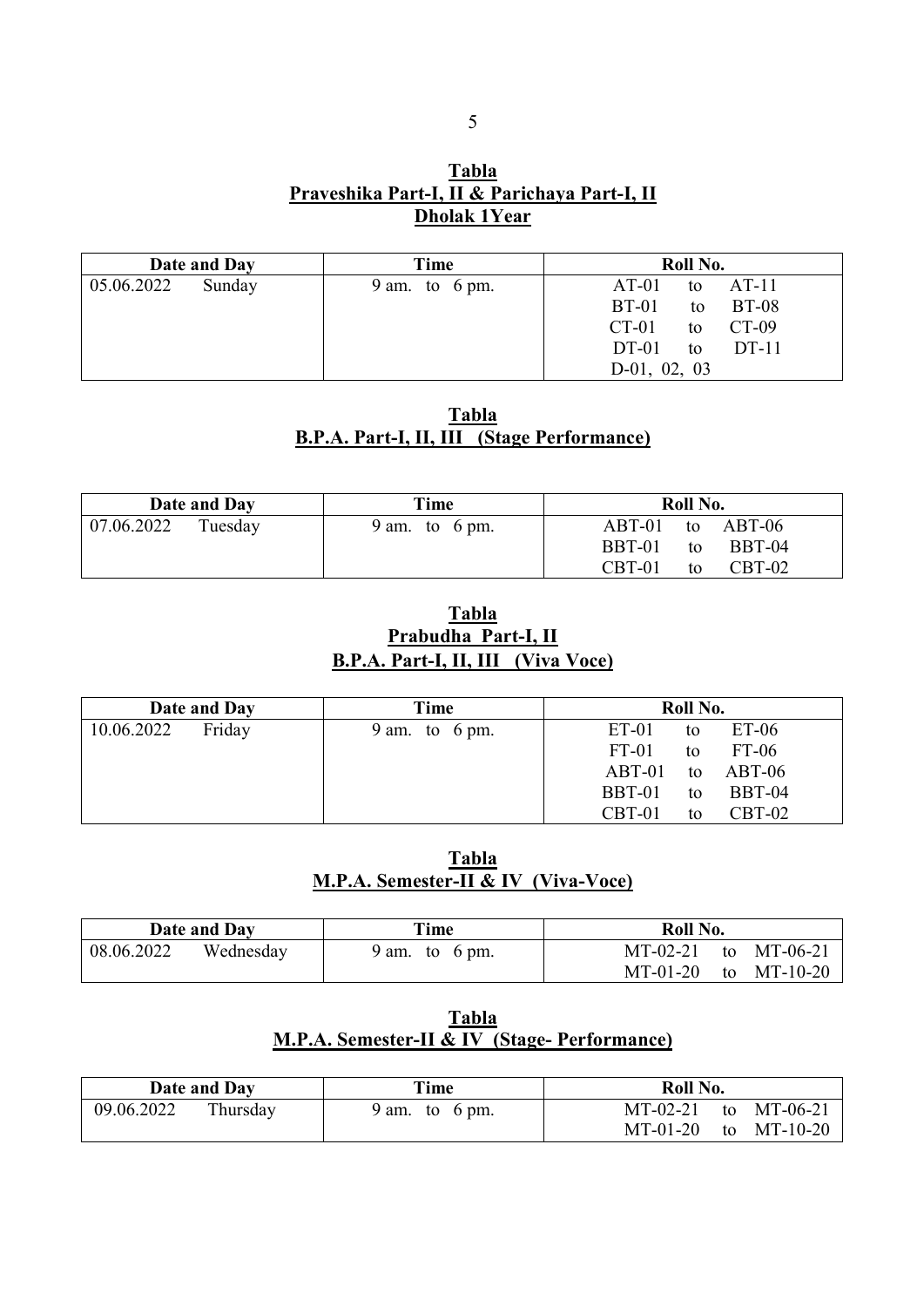**Kathak Dance Praveshika Part-I, II & Parichay Part-I, II**

|            | Date and Day | Time                      | Roll No.                       |
|------------|--------------|---------------------------|--------------------------------|
| 05.06.2022 | Sunday       | 9 am. to $6 \text{ pm}$ . | $AD-01$<br>$AD-26$<br>to       |
|            |              |                           | BD-17, 20, 21<br>$BD-01$<br>to |
|            |              |                           | $CD-01$<br>$CD-15$<br>to       |
| 06.06.2022 | Monday       | 9 am. to $6 \text{ pm}$ . | $CD-30$<br>$CD-16$<br>to       |
|            |              |                           | $DD-29$<br>$DD-01$<br>to       |

#### **Kathak Dance Parangat- I & B.P.A.Part-I, II, III (Stage-Performance)**

|                        | Date and Day | Time                      | Roll No.                   |
|------------------------|--------------|---------------------------|----------------------------|
| $\mid 07.06.2022 \mid$ | Tuesday      | 9 am. to $6 \text{ pm}$ . | $GD-01$<br>$GD-04$<br>to   |
|                        |              |                           | $ABD-08$<br>$ABD-01$<br>to |
| 08.06.2022             | Wednesday    | 9 am. to $6 \text{ pm}$ . | BBD-01<br>BBD-04<br>to     |
|                        |              |                           | $CBD-01$<br>$CBD-05$<br>to |

#### **Kathak Dance Prabuddha Part-I & II Parangat- I & B.P.A.Part-I (Viva-Voce)**

|            | Date and Day | Time                      |          | Roll No. |          |
|------------|--------------|---------------------------|----------|----------|----------|
| 09.06.2022 | Thursday     | 9 am. to $6 \text{ pm}$ . | $ED-01$  | to       | $ED-14$  |
|            |              |                           | $FD-01$  | to       | $FD-13$  |
|            |              |                           | $GD-01$  | to       | $GD-04$  |
|            |              |                           | $ABD-01$ | to       | $ABD-08$ |

#### **Kathak Dance B.P.A.Part-II, III , M.P.A. Semester-II & IV Viva-Voce**

| Date and Day |        | Time                      | Roll No.                 |
|--------------|--------|---------------------------|--------------------------|
| 10.06.2022   | Friday | 9 am. to $6 \text{ pm}$ . | to BBD-04<br>BBD-01      |
|              |        |                           | to CBD-05<br>CBD-01      |
|              |        |                           | MD-01-21 to MD-09-21     |
|              |        |                           | $MD-01-20$ to $MD-08-20$ |

#### **Kathak Dance M.P.A. Semester-II & IV Stage Performance**

| Date and Day |          | Time           | Roll No.             |  |
|--------------|----------|----------------|----------------------|--|
| 11.06.2022   | Saturday | 9 am. to 6 pm. | MD-01-21 to MD-09-21 |  |
|              |          |                | MD-01-20 to MD-08-20 |  |